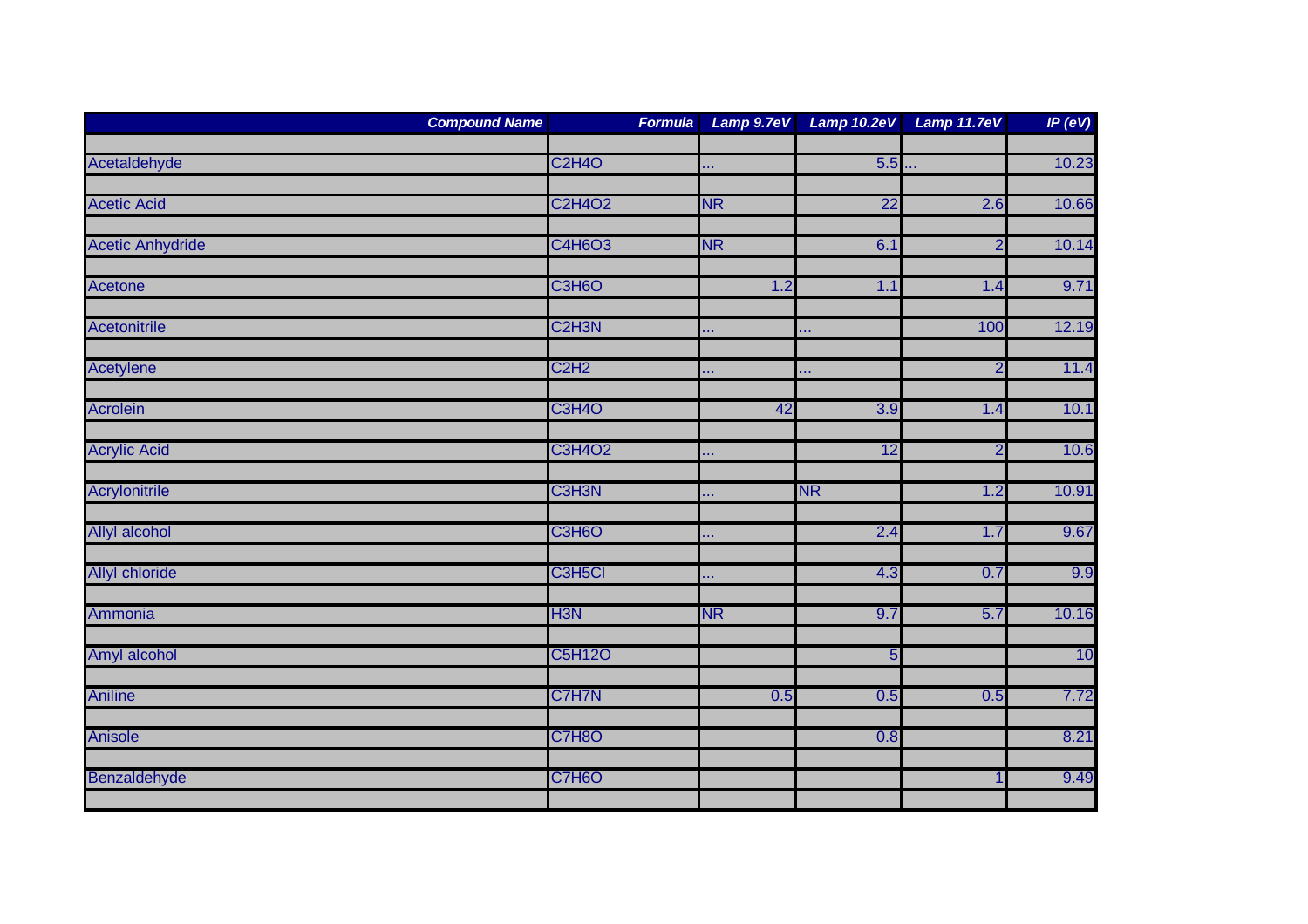| <b>Benzene</b>             | C6H <sub>6</sub>              | 0.55      | 0.5            | 0.6        | 9.25  |
|----------------------------|-------------------------------|-----------|----------------|------------|-------|
|                            |                               |           |                |            |       |
| <b>Benzonitrile</b>        | C7H <sub>5N</sub>             |           | 1.6            |            | 9.62  |
| <b>Benzyl chloride</b>     | C7H7Cl                        |           | $\overline{2}$ | 0.7        |       |
|                            |                               |           |                |            |       |
| <b>Bromobenzene</b>        | C6H5Br                        |           | 0.6            | 0.5        | 8.98  |
| <b>Bromoform</b>           | CHBr3                         | <b>NR</b> | 2.5            | 0.5        | 10.48 |
| Bromopropane, 1-           | C3H7Br                        | 150       | 1.5            | 0.6        | 10.18 |
| <b>Butadiene</b>           | C4H <sub>6</sub>              |           | 1              | 1.1        | 9.07  |
| Butadiene diepoxide, 1, 3- | <b>C4H6O2</b>                 | 25        | 3.5            | $1.2 - 10$ |       |
| <b>Butane</b>              | <b>C4H10</b>                  |           |                | 1.2        | 10.53 |
| Butanol, 1-                | <b>C4H10O</b>                 | 70        | 4.7            | 1.4        | 9.99  |
| Butene, 1-                 | C <sub>4</sub> H <sub>8</sub> |           | 0.9            |            | 9.58  |
| Butoxyethanol, 2-          | C6H14O2                       | 1.8       | 1.2            | $0.6$ < 10 |       |
| Butyl acetate, n-          | C6H12O2                       |           | 2.6            |            | 10    |
| Butyl acrylate, n-         | C7H12O2                       |           | 1.6            | 0.6        |       |
| <b>Butylamine</b>          | <b>C4H11N</b>                 |           | $\overline{7}$ |            | 8.71  |
| <b>Butyl cellosolve</b>    |                               |           |                |            |       |
| <b>Butyl mercaptan</b>     | <b>C4H10S</b>                 |           | 0.5            |            | 9.14  |
|                            |                               |           |                |            |       |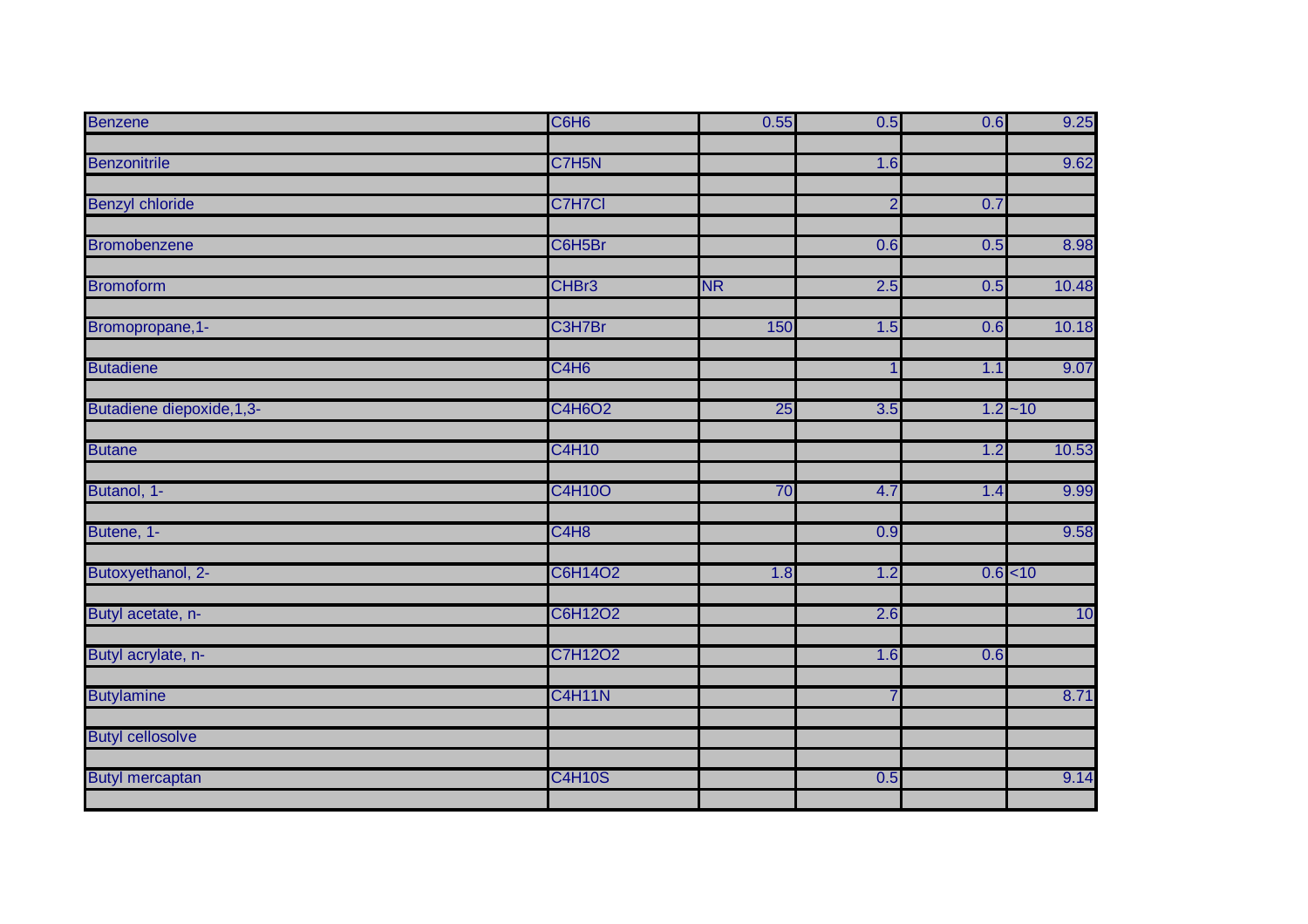| <b>Carbon disulfide</b>                | CS <sub>2</sub>                   |           | 1.2       | 0.3       | 10.07 |
|----------------------------------------|-----------------------------------|-----------|-----------|-----------|-------|
|                                        |                                   |           |           |           |       |
| Carbon tetrachloride                   | CCI <sub>4</sub>                  | <b>NR</b> | <b>NR</b> | 1.7       | 11.47 |
| <b>Chlorine</b>                        | C <sub>12</sub>                   |           |           | 1         |       |
|                                        |                                   |           |           |           | 11.48 |
| Chloro-1,3-butadiene, 2-               | C4H5Cl                            |           | 3         |           |       |
|                                        |                                   |           |           |           |       |
| Chlorobenzene                          | C6H5Cl                            | 0.44      | 0.4       | 0.39      | 9.06  |
|                                        |                                   |           |           |           |       |
| Chloro-1,1-difluoroethane, 1- (R-142B) | C2H3CIF2                          |           | <b>NR</b> | <b>NR</b> | 12    |
| Chlorodifluoromethane                  | <b>CHCIF2</b>                     | <b>NR</b> | <b>NR</b> | <b>NR</b> | 12.2  |
|                                        |                                   |           |           |           |       |
| Chloroethane                           | C <sub>2</sub> H <sub>5</sub> Cl  | <b>NR</b> | <b>NR</b> | 1.1       | 10.97 |
| Chloroethanol                          | C <sub>2</sub> H <sub>5</sub> CIO |           |           |           | 10.52 |
|                                        |                                   |           |           |           |       |
| Chloroethyl methyl ether, 2-           | C3H7CIO                           |           | 3         |           |       |
|                                        |                                   |           |           |           |       |
| Chloroform                             | CHC <sub>13</sub>                 | <b>NR</b> | <b>NR</b> | 3.5       | 11.37 |
| Chlorotoluene, o-                      | C7H7Cl                            |           | 0.5       | 0.6       | 8.83  |
|                                        |                                   |           |           |           |       |
| Chlorotoluene, p-                      | C7H7Cl                            |           |           | 0.6       | 8.69  |
| Crotonaldehyde                         | C4H6O                             | 1.5       | 1.1       | 1         | 9.73  |
|                                        |                                   |           |           |           |       |
| <b>Cumene</b>                          | <b>C9H12</b>                      | 0.58      | 0.5       | 0.4       | 8.73  |
| Cyanogen bromide                       | <b>CNBr</b>                       | <b>NR</b> | <b>NR</b> | <b>NR</b> | 11.84 |
|                                        |                                   |           |           |           |       |
| Cyanogen chloride                      | <b>CNCI</b>                       | <b>NR</b> | <b>NR</b> | <b>NR</b> | 12.34 |
|                                        |                                   |           |           |           |       |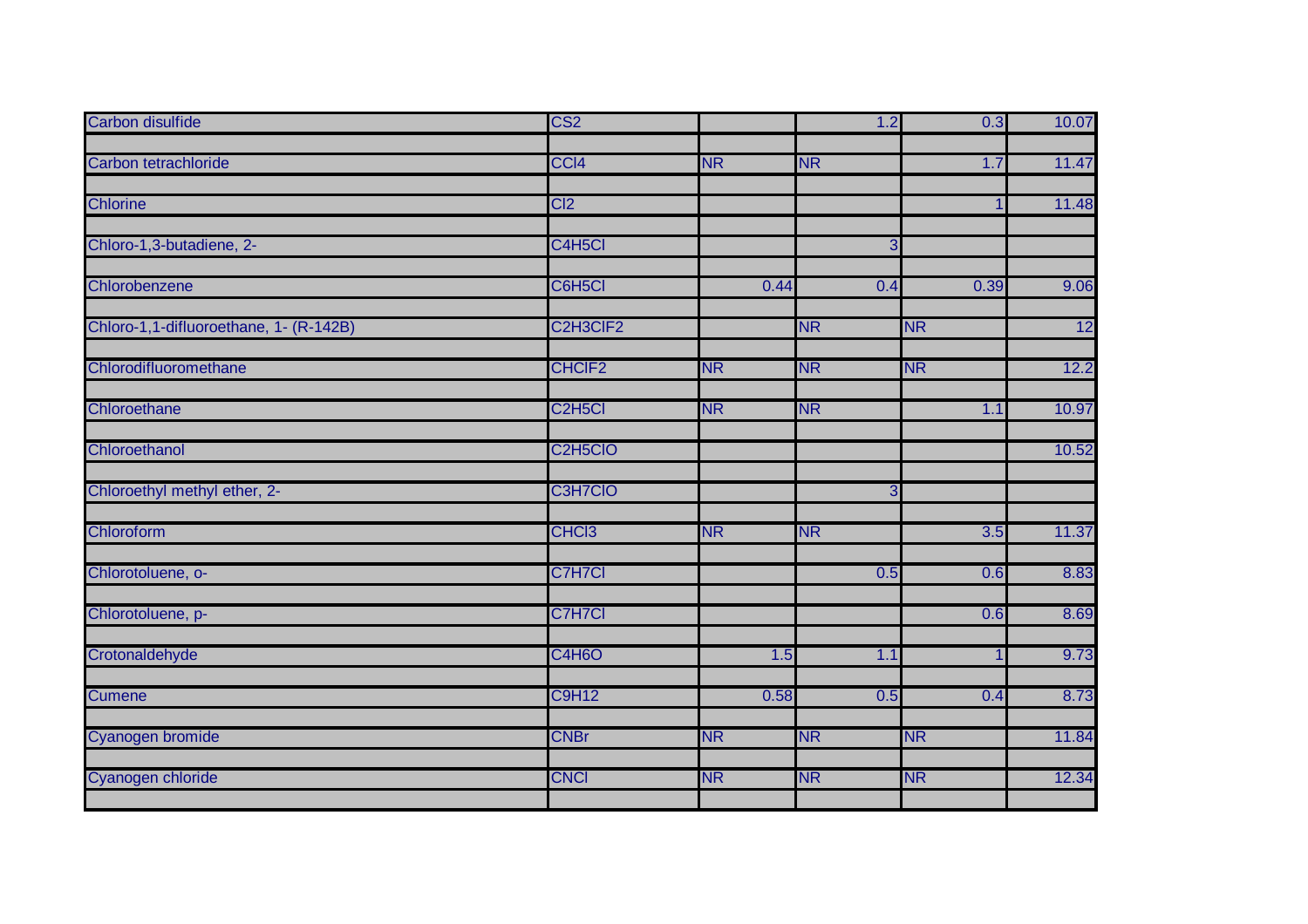| Cyclohexane                            | <b>C6H12</b>                                  |                | 1.4       |                | 9.86  |
|----------------------------------------|-----------------------------------------------|----------------|-----------|----------------|-------|
|                                        |                                               |                |           |                |       |
| Cyclohexanol                           | <b>C6H12O</b>                                 |                |           | 1.1            | 9.75  |
| Cyclohexanone                          | <b>C6H10O</b>                                 |                | 0.9       | 0.7            | 9.14  |
|                                        |                                               |                |           |                |       |
| Cyclohexene                            | <b>C6H10</b>                                  |                | 0.8       |                | 8.95  |
| Cyclohexylamine                        | C6H13N                                        |                | 1.2       |                | 8.62  |
| Cyclopentane                           | <b>C5H10</b>                                  |                |           | 0.6            | 10.51 |
| <b>Decane</b>                          | C10H22                                        | $\overline{4}$ | 1.4       | 0.4            | 9.65  |
| Diacetone alcohol                      | C6H12O2                                       |                | 0.7       |                |       |
| Dibromoethane, 1,2-                    | C2H4Br2                                       | <b>NR</b>      | 1.7       | 0.6            | 10.37 |
| Dichlorobenzene, o-                    | C6H4Cl2                                       | 0.54           | 0.47      | 0.38           | 9.08  |
| Dichlorodifluoromethane                | CCI <sub>2F2</sub>                            |                | <b>NR</b> | <b>NR</b>      | 11.75 |
| Dichloroethane, 1,1-                   | C <sub>2</sub> H <sub>4</sub> C <sub>12</sub> |                |           |                | 11.06 |
| Dichloroethane, 1,2-                   | C <sub>2</sub> H <sub>4</sub> C <sub>12</sub> |                | <b>NR</b> | 0.6            | 11.04 |
| Dichloroethene, 1,1-                   | <b>C2H2Cl2</b>                                |                | 0.9       |                | 9.79  |
| Dichloroethene, c-1,2-                 | C <sub>2</sub> H <sub>2</sub> C <sub>12</sub> |                | 0.8       |                | 9.66  |
| Dichloroethene, t-1,2-                 | <b>C2H2Cl2</b>                                |                | 0.5       | 0.3            | 9.65  |
| Dichloro-1-fluoroethane, 1,1- (R-141B) | C2H3Cl2F                                      | <b>NR</b>      | <b>NR</b> | $\overline{2}$ |       |
|                                        |                                               |                |           |                |       |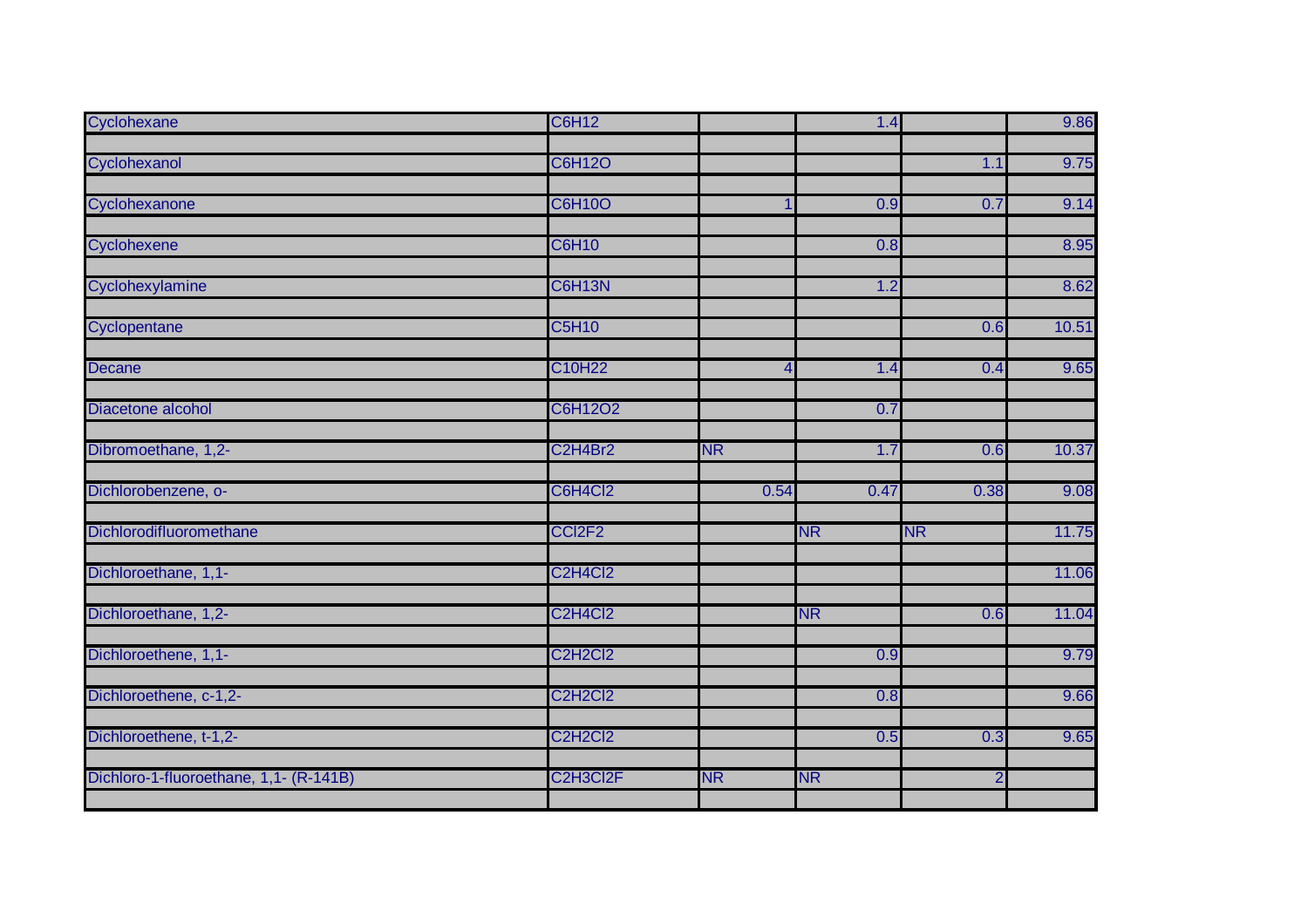| Dichloropropane, 1,2-                        | C3H6Cl2                           |           |           | 0.7  | 10.87    |
|----------------------------------------------|-----------------------------------|-----------|-----------|------|----------|
|                                              |                                   |           |           |      |          |
| Dichloro-1-propene, 2,3-                     | C3H4Cl2                           | 1.9       | 1.3       |      | 0.7 < 10 |
| Dichloro-1,1,1-trifluoroethane, 2,2- (R-123) | C2HCl2F3                          | <b>NR</b> | <b>NR</b> | 10.1 |          |
|                                              |                                   |           |           |      | 11.5     |
| Diesel Fuel #1                               | m.w. 226                          |           | 0.9       |      |          |
|                                              |                                   |           |           |      |          |
| Diesel Fuel #2                               | m.w. 216                          |           | 0.7       | 0.4  |          |
|                                              |                                   |           |           |      |          |
| Diethylamine                                 | <b>C4H11N</b>                     |           |           |      | 8.01     |
| Diethylaminopropylamine, 3-                  | <b>C7H18N2</b>                    |           | 1.3       |      |          |
|                                              |                                   |           |           |      |          |
| Diethylmaleate                               | C8H12O4                           |           | Δ         |      |          |
|                                              |                                   |           |           |      |          |
| Dimethylacetamide, N,N-                      | C4H9NO                            | 0.87      | 0.8       | 0.8  | 8.81     |
| Dimethylamine                                | C <sub>2</sub> H <sub>7</sub> N   |           | 1.5       |      | 8.23     |
|                                              |                                   |           |           |      |          |
| Dimethyl disulfide                           | <b>C2H6S2</b>                     | 0.2       | 0.2       | 0.2  | 7.4      |
| Dimethylformamide, N,N-                      | C3H7NO                            |           | 0.8       |      | 9.13     |
|                                              |                                   |           |           |      |          |
| Dimethylhydrazine, 1,1-                      | C2H8N2                            |           | 0.8       | 0.8  | 7.28     |
|                                              |                                   |           |           |      |          |
| Dimethyl sulfate                             | <b>C2H6O4S</b>                    | $-23$     | $-20$     | 2.3  |          |
|                                              | C4H8O2                            |           |           |      |          |
| Dioxane, 1,4-                                |                                   |           | 1.1       |      | 9.19     |
| Epichlorohydrin                              | C <sub>2</sub> H <sub>5</sub> CIO | $-200$    | 8.5       | 1.4  | 10.2     |
|                                              |                                   |           |           |      |          |
| <b>Ethane</b>                                | C <sub>2</sub> H <sub>6</sub>     |           | <b>NR</b> | 15   | 11.52    |
|                                              |                                   |           |           |      |          |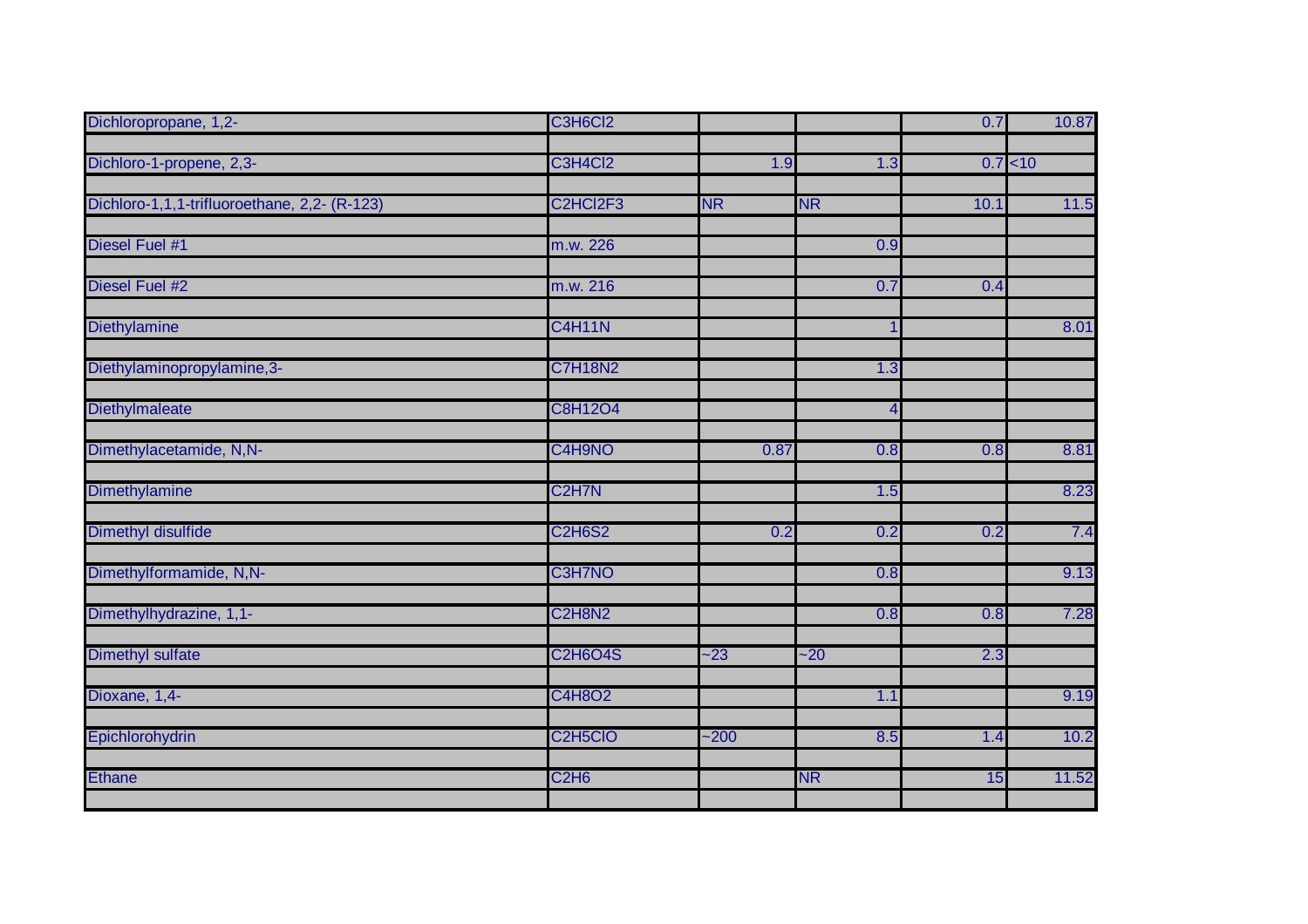| <b>Ethanol</b>                 | <b>C2H6O</b>                     |      | 12   | 8              | 10.47      |
|--------------------------------|----------------------------------|------|------|----------------|------------|
|                                |                                  |      |      |                |            |
| Ethanolamine (Not Recommended) | C <sub>2</sub> H <sub>7</sub> NO |      | $-4$ | $-3$           | 8.96       |
|                                |                                  |      |      |                |            |
| <b>Ethene</b>                  | C <sub>2</sub> H <sub>4</sub>    |      | 10   | $\overline{3}$ | 10.51      |
| Ethoxyethanol, 2-              | C4H10O2                          |      | 3.5  |                | 9.6        |
| <b>Ethyl acetate</b>           | C4H8O2                           |      | 4.6  |                | 10.01      |
|                                |                                  |      |      |                |            |
| <b>Ethyl acrylate</b>          | <b>C5H8O2</b>                    |      | 2.4  |                | $1(-10.3)$ |
| Ethylamine                     | C <sub>2</sub> H <sub>7</sub> N  |      | 0.8  |                | 8.86       |
| Ethylbenzene                   | <b>C8H10</b>                     | 0.52 | 0.5  | 0.5            | 8.77       |
| <b>Ethylene glycol</b>         | <b>C2H6O2</b>                    |      | 16   | 6              | 10.16      |
|                                |                                  |      |      |                |            |
| Ethylene oxide                 | <b>C2H4O</b>                     |      | 19   | $\overline{3}$ | 10.57      |
| <b>Ethyl ether</b>             | <b>C4H10O</b>                    |      | 1.1  |                | 9.51       |
| <b>Ethyl formate</b>           | <b>C3H6O2</b>                    |      |      | 1.9            | 10.61      |
| Ethyl hexyl acrylate, 2-       | C11H20O2                         |      | 1.1  | 0.5            |            |
| Ethyl (S)-(-)-lactate          | C5H10O3                          | 13   | 3.2  |                | $1.6 - 10$ |
|                                |                                  |      |      |                |            |
| Ethyl mercaptan                | C <sub>2</sub> H <sub>6</sub> S  |      | 0.6  |                | 9.29       |
| <b>Ethyl sulfide</b>           | <b>C4H10S</b>                    |      | 0.5  |                | 8.43       |
| Formaldehyde                   | CH <sub>2</sub> O                |      |      | 0.6            | 10.87      |
|                                |                                  |      |      |                |            |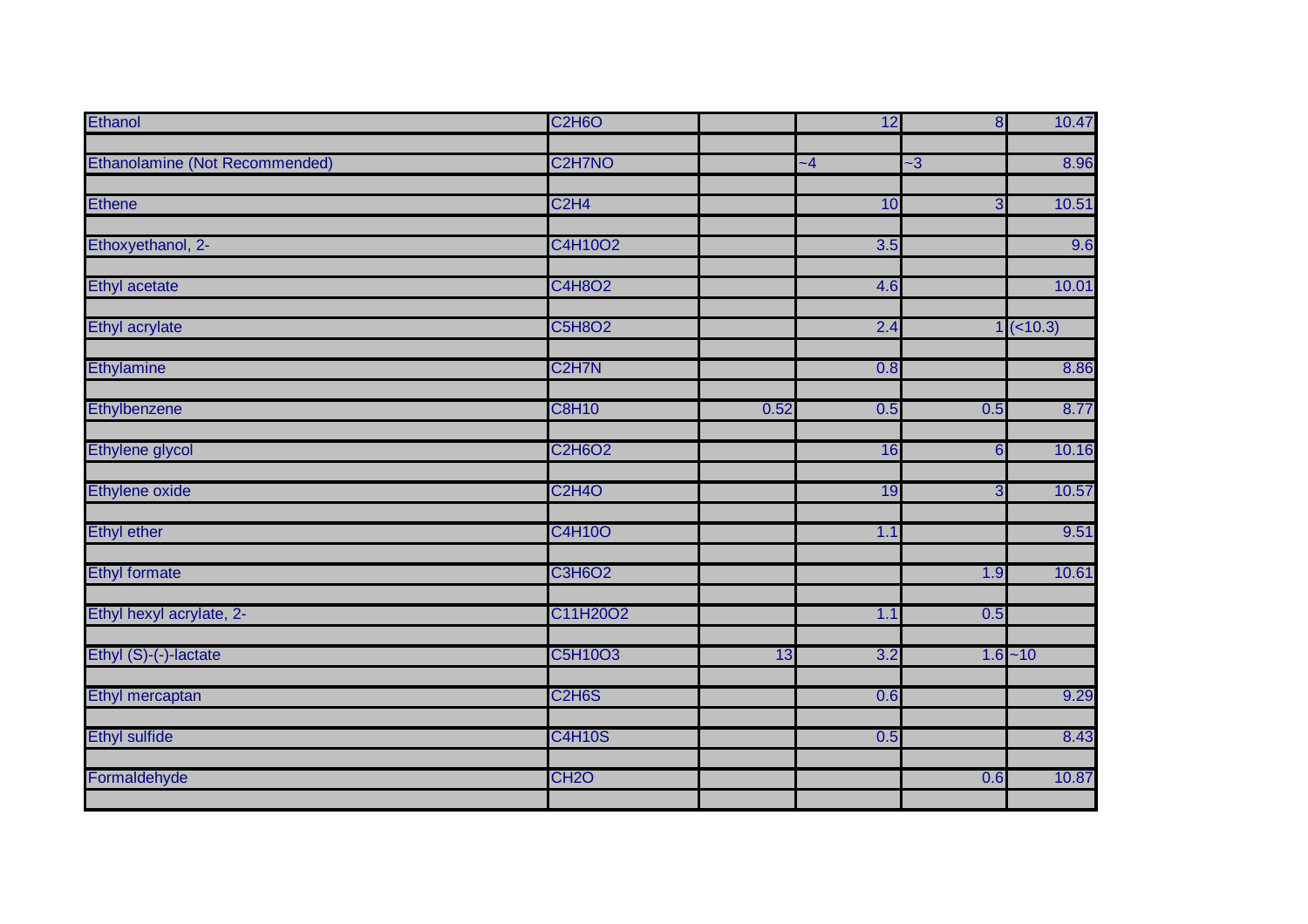| <b>Furfural</b>                                        | <b>C5H4O2</b>    |           | 0.9       | 0.8       | 9.21        |
|--------------------------------------------------------|------------------|-----------|-----------|-----------|-------------|
|                                                        |                  |           |           |           |             |
| Gasoline #1                                            | m.w. 72          |           | 0.9       |           |             |
|                                                        |                  |           |           |           |             |
| Gasoline #2, 92 octane                                 | m.w. 93          | 1.3       |           | 0.5       |             |
| Glutaraldehyde                                         | <b>C5H8O2</b>    | 1.1       | 0.8       | 0.6       |             |
|                                                        |                  |           |           |           |             |
| Halothane                                              | C2HBrCIF3        |           |           | 0.6       | 11          |
| HCFC-123 see 2,2-Dichloro-1,1,1-trifluoroethane, R-123 |                  |           |           |           |             |
| HCFC-141B see 1,1-Dichloro-1-fluoroethane              |                  |           |           |           |             |
| HCFC-142B see 1-Chloro-1,1-difluoroethane              |                  |           |           |           |             |
| Heptane, n-                                            | <b>C7H16</b>     |           | 2.6       | 0.5       | 9.92        |
| Hexamethyldisilazane, 1, 1, 1, 3, 3, 3-                | C6H19NSi2        |           | 0.2       |           | $0.2 - 8.6$ |
| Hexane, n-                                             | <b>C6H14</b>     | 300       | 4.3       | 0.5       | 10.13       |
|                                                        |                  |           |           |           |             |
| Hexene, 1-                                             | C6H12            |           | 0.8       |           | 9.44        |
| Hydrazine                                              | <b>H4N2</b>      |           | 2.6       | 2.1       | 8.1         |
|                                                        |                  |           |           |           |             |
| Hydrogen                                               | H <sub>2</sub>   | <b>NR</b> | <b>NR</b> | <b>NR</b> | 15.43       |
| Hydrogen peroxide                                      | <b>H2O2</b>      | <b>NR</b> | <b>NR</b> | <b>NR</b> | 10.54       |
| Hydrogen sulfide                                       | H <sub>2</sub> S | <b>NR</b> | 3.3       | 1.5       | 10.45       |
|                                                        |                  |           |           |           |             |
| <b>lodine</b>                                          | $\overline{2}$   | 0.1       | 0.1       | 0.1       | 9.4         |
| Isobutane                                              | <b>C4H10</b>     |           | 100       | 1.2       | 10.57       |
|                                                        |                  |           |           |           |             |
| Isobutanol                                             | <b>C4H10O</b>    | 19        | 3.8       | 1.5       | 10.02       |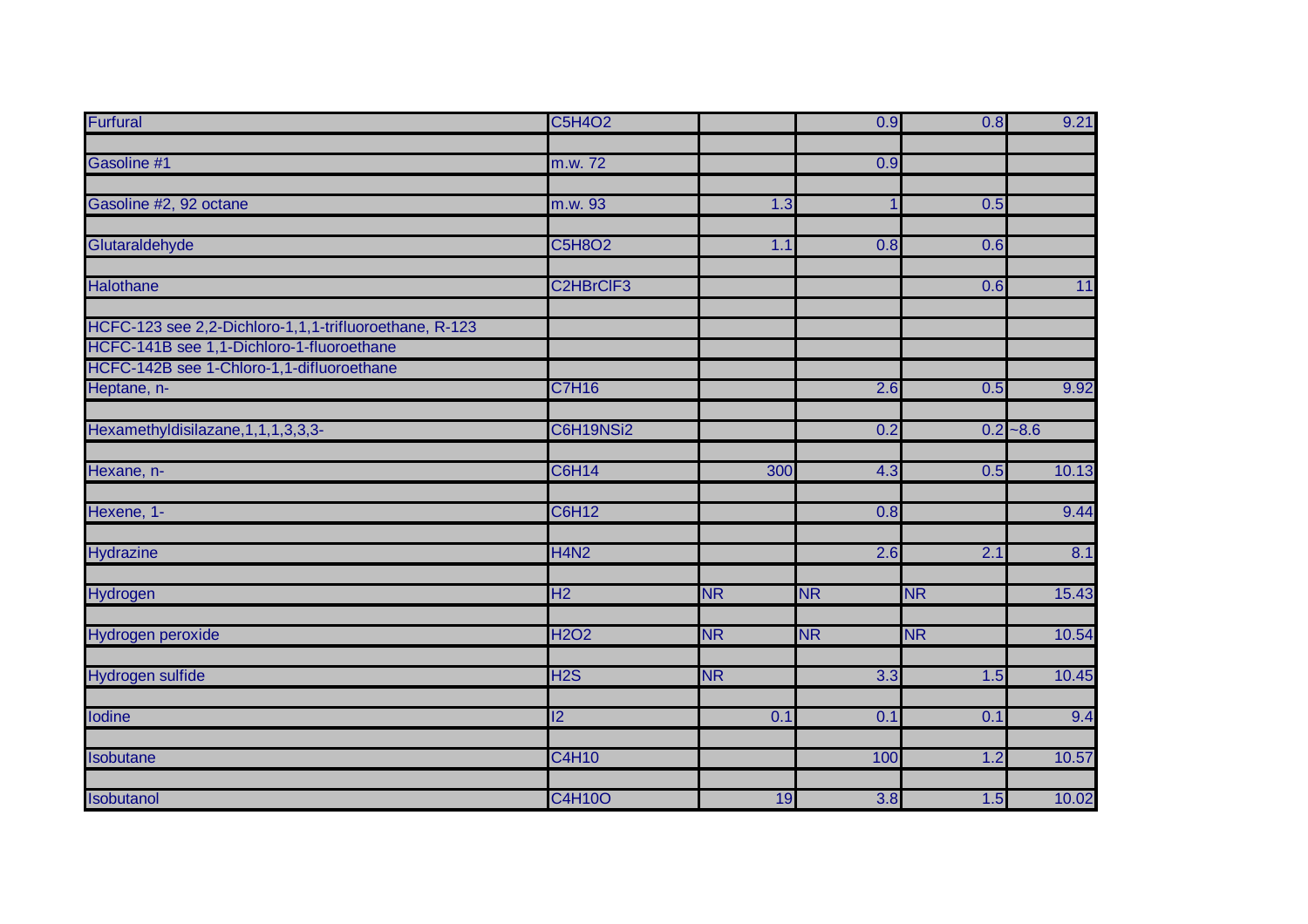| <b>Isobutene</b>         | C <sub>4</sub> H <sub>8</sub> | 1         |                |              | 9.24  |
|--------------------------|-------------------------------|-----------|----------------|--------------|-------|
|                          |                               |           |                |              |       |
| Isobutyl acrylate        | C7H12O2                       |           | 1.5            | 0.6          |       |
|                          |                               |           |                |              |       |
| <b>Isoflurane</b>        |                               |           |                |              |       |
|                          |                               |           |                |              |       |
| <b>Isooctane</b>         | <b>C8H18</b>                  |           | 1.4            |              | 9.86  |
|                          |                               |           |                |              |       |
| <b>Isopar G Solvent</b>  | m.w. 148                      |           | 0.8            |              |       |
|                          |                               |           |                |              |       |
| <b>Isopar M Solvent</b>  | m.w. 191                      |           | 0.7            | 0.4          |       |
|                          | <b>C9H14O</b>                 |           |                | $\mathbf{3}$ | 9.07  |
| Isophorone               |                               |           |                |              |       |
| Isoprene                 | C <sub>5</sub> H <sub>8</sub> | 0.69      | 0.6            | 0.6          | 8.85  |
|                          |                               |           |                |              |       |
| Isopropanol              | C3H8O                         | 500       | 6              | 2.7          | 10.12 |
|                          |                               |           |                |              |       |
| <b>Isopropyl acetate</b> | C5H10O2                       |           | 2.5            |              | 9.99  |
|                          |                               |           |                |              |       |
| Isopropyl ether          | <b>C6H14O</b>                 |           | 0.8            |              | 9.2   |
|                          |                               |           |                |              |       |
| Jet fuel JP-4            | m.w. 115                      |           | $\overline{1}$ | 0.4          |       |
|                          |                               |           |                |              |       |
| Jet fuel JP-5            | m.w. 167                      |           | 0.6            | 0.5          |       |
|                          |                               |           |                |              |       |
| Jet fuel JP-8            | m.w. 165                      |           | 0.6            | 0.3          |       |
|                          |                               |           |                |              |       |
| Kerosene                 |                               |           |                |              |       |
| <b>Mesitylene</b>        | <b>C9H12</b>                  | 0.36      | 0.35           | 0.3          | 8.41  |
|                          |                               |           |                |              |       |
| <b>Methane</b>           | CH <sub>4</sub>               | <b>NR</b> | <b>NR</b>      | <b>NR</b>    | 12.51 |
|                          |                               |           |                |              |       |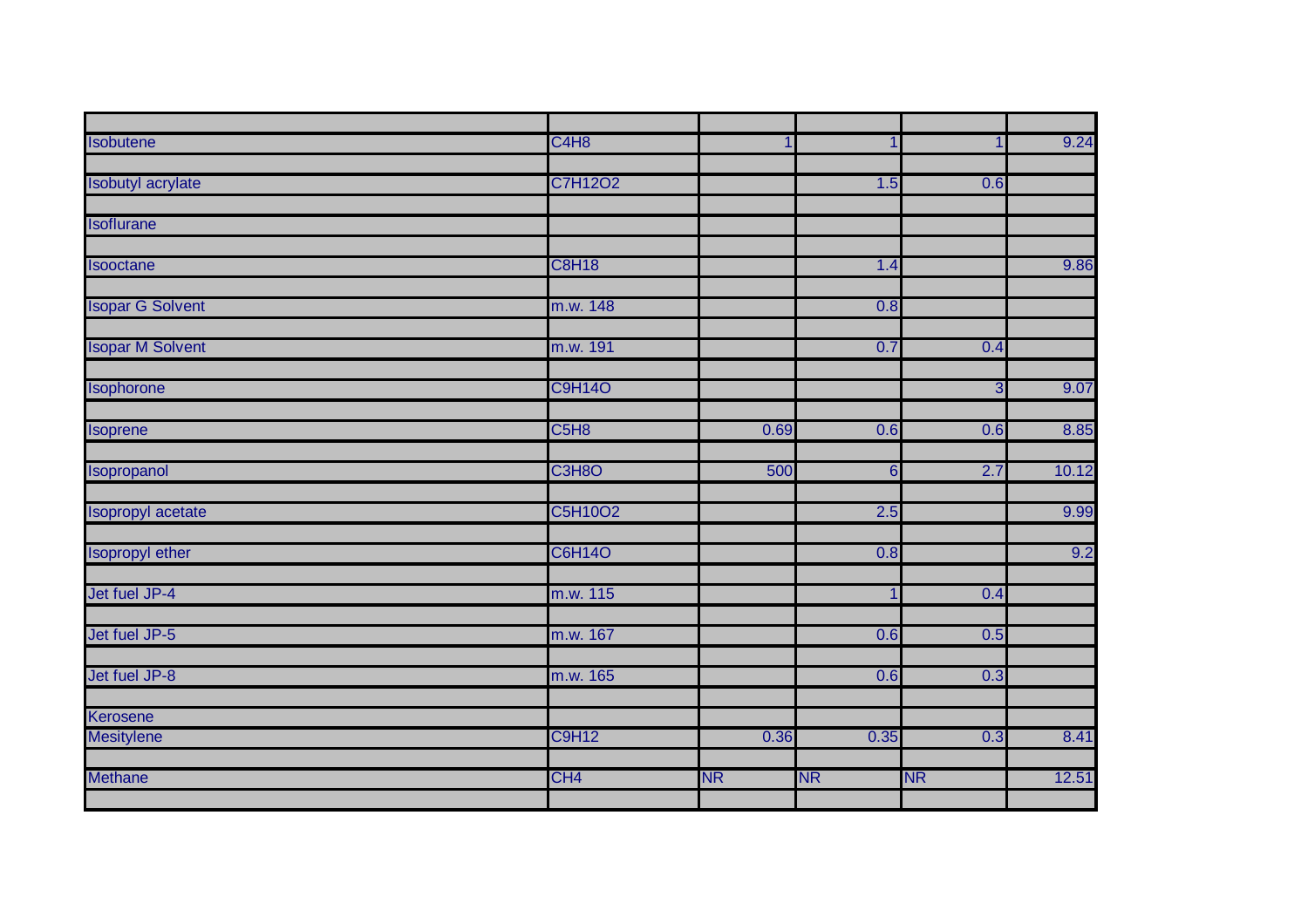| Methanol                 | CH <sub>4</sub> O                            | <b>NR</b> | <b>NR</b> | 2.5      | 10.85  |
|--------------------------|----------------------------------------------|-----------|-----------|----------|--------|
|                          |                                              |           |           |          |        |
| Methoxyethanol, 2-       | <b>C3H8O2</b>                                | 4.8       | 2.4       | 1.4      | 10.1   |
| Methoxyethoxyethanol, 2- | <b>C7H16O3</b>                               | 2.3       | 1.2       | 0.9 < 10 |        |
|                          |                                              |           |           |          |        |
| <b>Methyl acetate</b>    | <b>C3H6O2</b>                                |           |           | 1.6      | 10.27  |
| Methyl acrylate          | C4H6O2                                       |           | 3.7       | 1.2      | $-9.9$ |
| Methylamine              | CH <sub>5N</sub>                             |           |           |          | 8.97   |
| <b>Methyl bromide</b>    | CH <sub>3</sub> Br                           | 110       | 1.7       | 1.3      | 10.54  |
| Methyl t-butyl ether     | <b>C5H12O</b>                                |           | 0.9       |          | 9.24   |
| Methyl cellosolve        |                                              |           |           |          |        |
| Methyl chloride          | <b>CH3CI</b>                                 | <b>NR</b> | <b>NR</b> | 0.7      | 11.22  |
| Methylcyclohexane        | <b>C7H14</b>                                 |           | 1.1       |          | 9.64   |
| Methylene chloride       | CH <sub>2</sub> Cl <sub>2</sub>              | <b>NR</b> | <b>NR</b> | 0.89     | 11.32  |
| Methyl ethyl ketone      | <b>C4H8O</b>                                 | 0.86      | 0.9       | 1.1      | 9.51   |
| Methylhydrazine          | C <sub>2</sub> H <sub>6</sub> N <sub>2</sub> | 1.4       | 1.2       | 1.3      | 7.7    |
| Methyl isobutyl ketone   | <b>C6H12O</b>                                |           | 1.2       | 0.9      | 9.3    |
| Methyl isocyanate        | C <sub>2</sub> H <sub>3</sub> NO             | <b>NR</b> | 4.6       | 1.5      | 10.67  |
| Methyl mercaptan         | CH <sub>4</sub> S                            |           | 0.6       |          | 9.44   |
| Methyl methacrylate      | <b>C5H8O2</b>                                |           | 1.4       | 1.4      | 9.7    |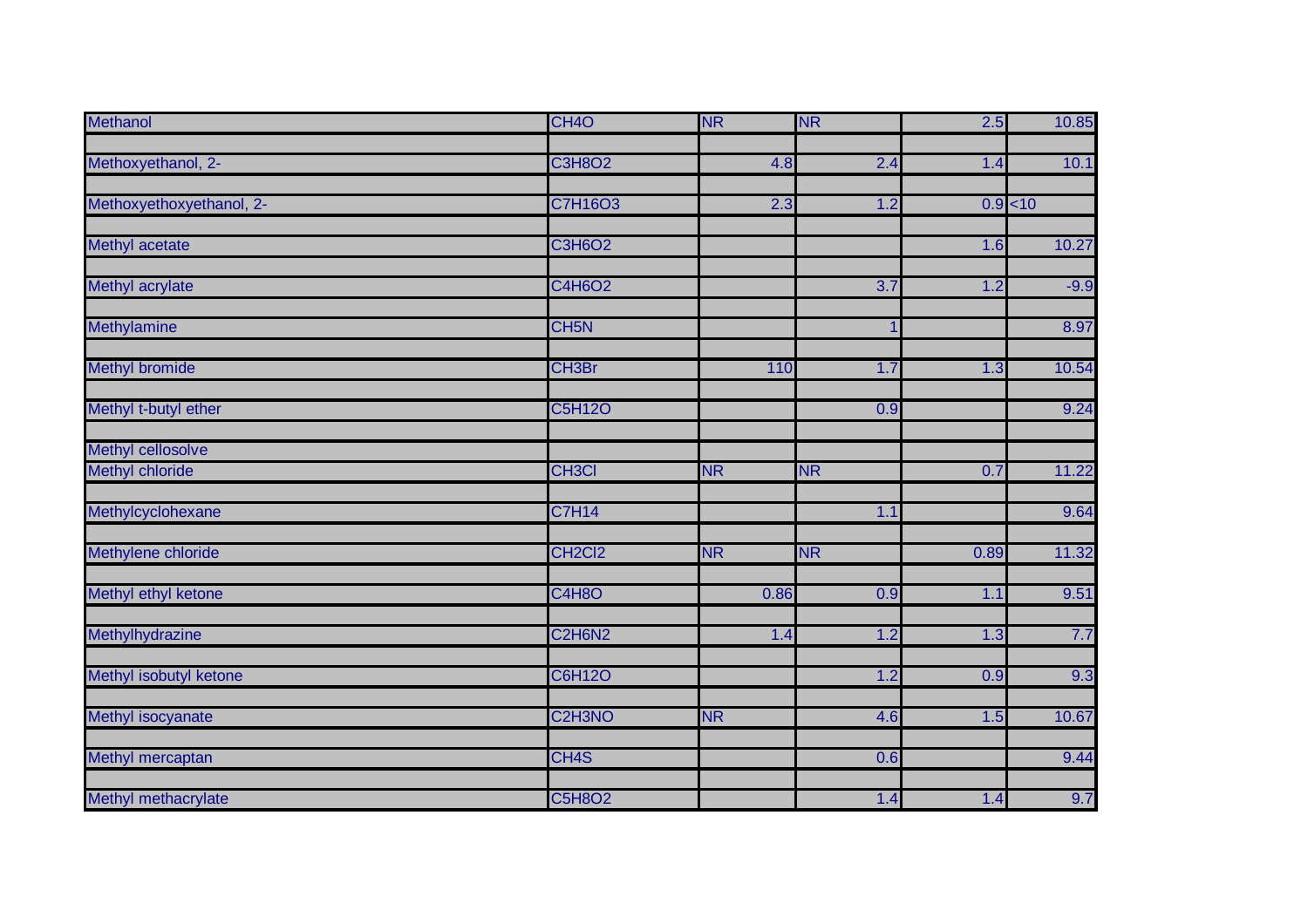| Methyl propyl ketone                            | C5H12O              |           | 0.9            | 0.8       | 9.38  |
|-------------------------------------------------|---------------------|-----------|----------------|-----------|-------|
| Methyl-2-pyrrolidinone, N-                      | C5H9NO              |           | 0.8            | 0.9       | 9.17  |
| Methyl salicylate                               | <b>C8H8O3</b>       |           | $\overline{2}$ |           |       |
| Methylstyrene, a-                               | <b>C9H10</b>        |           | 0.5            |           | 8.18  |
| <b>Mineral spirits</b>                          |                     |           | 0.7            | 0.39      |       |
| Mineral Spirits - Viscor 120B Calibration Fluid |                     |           | 0.7            | 0.3       |       |
| Naphthalene                                     | <b>C10H8</b>        | 0.45      | 0.4            | 0.4       | 8.13  |
| Nitric oxide                                    | <b>NO</b>           |           | 5.2            | 2.8       | 9.26  |
| Nitrobenzene                                    | C6H5NO <sub>2</sub> | 2.6       | 1.9            | 1.6       | 9.81  |
| Nitroethane                                     | C2H5NO <sub>2</sub> |           |                | ω         | 10.88 |
| Nitrogen dioxide                                | NO <sub>2</sub>     |           | <b>NR</b>      | <b>NR</b> | 9.75  |
| Nitromethane                                    | CH3NO <sub>2</sub>  |           |                | 4         | 11.02 |
| Nitropropane, 2-                                | C3H7NO <sub>2</sub> |           |                | 2.6       | 10.71 |
| Nonane                                          | <b>C9H20</b>        |           | $\overline{2}$ |           | 9.72  |
| Octane, n-                                      | <b>C8H18</b>        | 13.2      | 1.8            |           | 9.82  |
| Pentane                                         | <b>C5H12</b>        | 80        | 8.4            | 0.7       | 10.35 |
| Peracetic acid                                  | <b>C2H4O3</b>       | <b>NR</b> | <b>NR</b>      | 2.3       |       |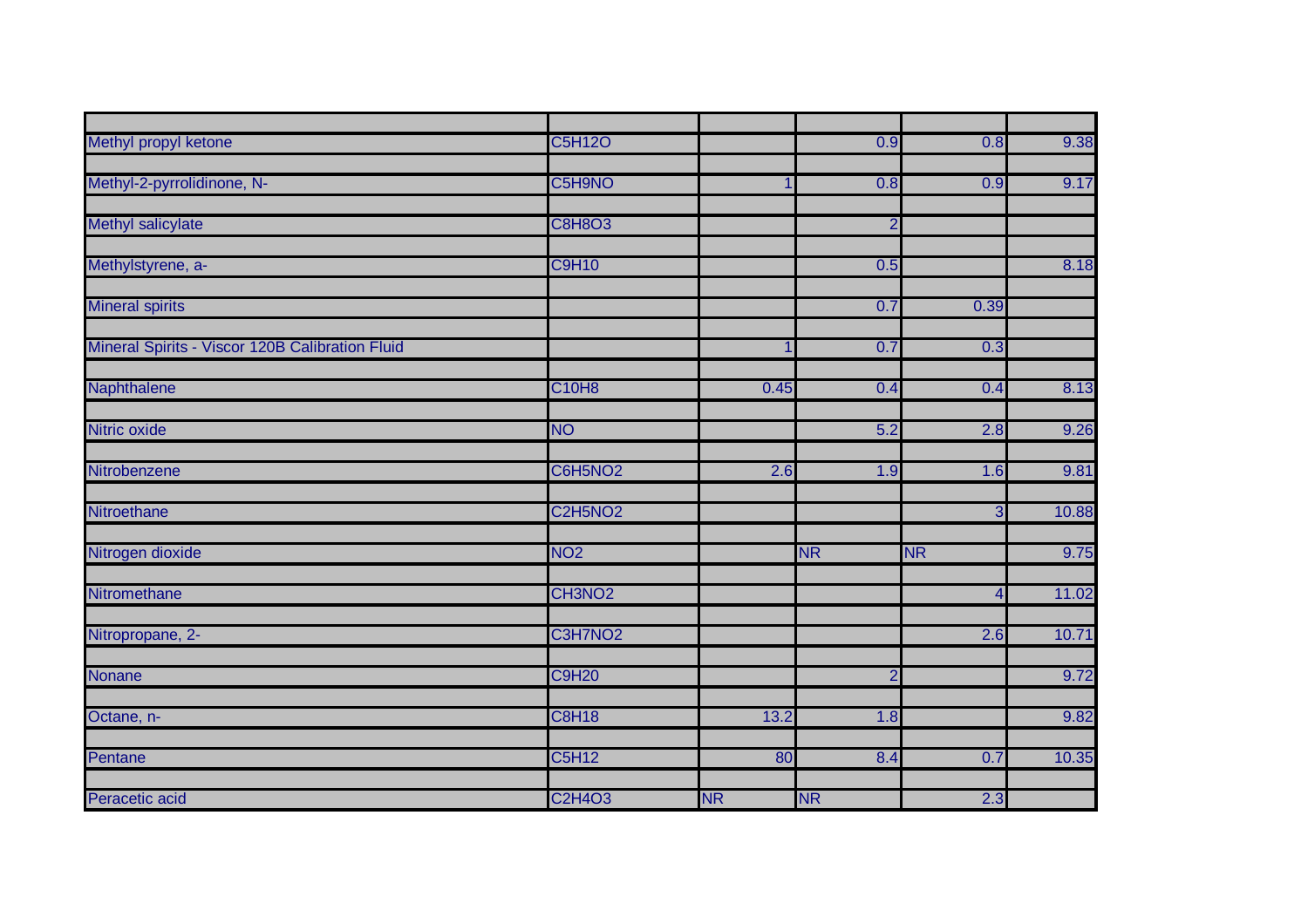| Peracetic/Acetic acid mix | <b>C2H4O3</b>                 |      | 50             | 2.5            |       |
|---------------------------|-------------------------------|------|----------------|----------------|-------|
|                           |                               |      |                |                |       |
| Perchloroethene           | <b>C2Cl4</b>                  | 0.69 | 0.57           | 0.31           | 9.32  |
|                           | C6H12O3                       | 2.4  | 1.5            | 1.1            |       |
| <b>PGME</b>               |                               |      |                |                |       |
| <b>PGMEA</b>              | C6H12O3                       | 1.65 |                | 0.8            |       |
|                           |                               |      |                |                |       |
| Phenol                    | C6H6O                         |      |                | 0.9            | 8.51  |
|                           |                               |      |                |                |       |
| Phosphine in N2           | PH <sub>3</sub>               |      | $\overline{2}$ | 1.4            | 9.87  |
|                           |                               |      |                |                |       |
| <b>Photocopier Toner</b>  |                               |      | 0.5            | 0.3            |       |
| Picoline, 3-              | C6H7N                         |      | 0.9            |                | 9.04  |
|                           |                               |      |                |                |       |
| Pinene, a-                | C10H16                        |      | 0.3            | 0.5            | 8.07  |
|                           |                               |      |                |                |       |
| Pinene, b-                | C10H16                        | 0.38 | 0.4            | $0.4 - 8$      |       |
| Piperylene, isomer mix    | C <sub>5</sub> H <sub>8</sub> | 0.76 | 0.7            | 0.6            | 8.6   |
|                           |                               |      |                |                |       |
| Propane                   | C <sub>3</sub> H <sub>8</sub> |      | <b>NR</b>      | 1.8            | 10.95 |
|                           |                               |      |                |                |       |
| Propanol, n-              | C3H8O                         |      | 6              | 1.7            | 10.22 |
|                           |                               |      |                |                |       |
| Propene                   | C <sub>3</sub> H <sub>6</sub> |      | 1.7            |                | 9.73  |
| Propionaldehyde           | C3H6O                         |      | 1.9            |                | 9.95  |
|                           |                               |      |                |                |       |
| Propyl acetate, n-        | C5H10O2                       |      | 3.5            |                | 10.04 |
|                           |                               |      |                |                |       |
| Propylene oxide           | C3H6O                         |      | 6.5            | $\overline{2}$ | 10.22 |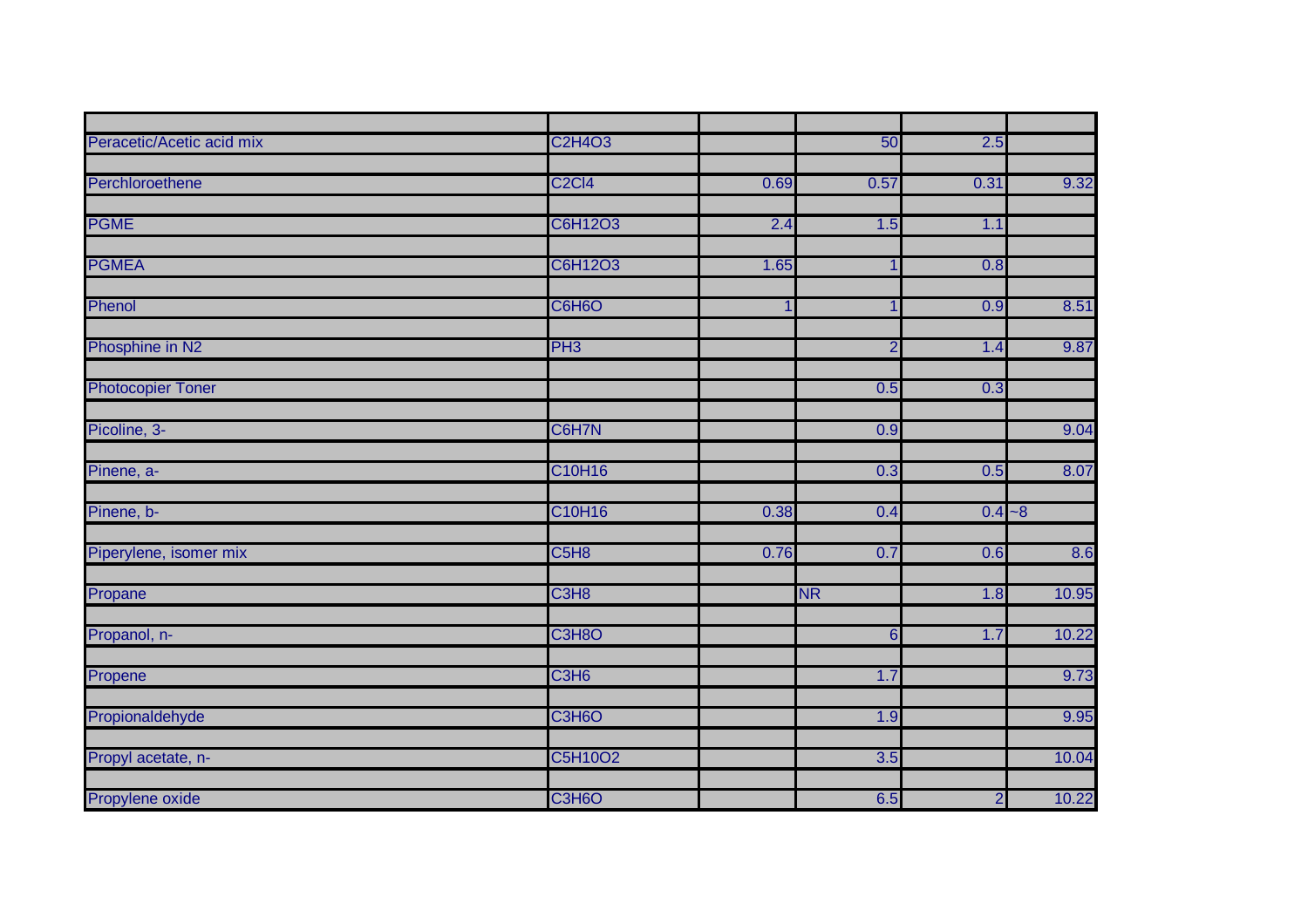| Propyleneimine                                | C3H7N                                         | 1.5       | 1.3       |                | $\overline{9}$ |
|-----------------------------------------------|-----------------------------------------------|-----------|-----------|----------------|----------------|
|                                               |                                               |           |           |                |                |
| Pyridine                                      | C5H5N                                         | 0.78      | 0.7       | 0.7            | 9.25           |
|                                               | C4H10O2/C6H12O3                               |           |           |                |                |
| RR7300 (PGME/PGMEA)                           |                                               |           | 1.4       |                |                |
| <b>Stoddard Solvent - see Mineral Spirits</b> |                                               |           |           |                |                |
|                                               |                                               |           |           |                |                |
| <b>Styrene</b>                                | C8H8                                          | 0.45      | 0.4       | 0.4            | 8.43           |
|                                               |                                               |           |           |                |                |
| Sulfur dioxide                                | <b>SO2</b>                                    |           | <b>NR</b> | <b>NR</b>      | 12.32          |
|                                               |                                               |           |           |                |                |
| Tetrachloroethane, 1,1,1,2-                   | C <sub>2</sub> H <sub>2</sub> Cl <sub>4</sub> |           |           |                | $1.3 - 11.1$   |
|                                               | C <sub>2</sub> H <sub>2</sub> Cl <sub>4</sub> |           |           |                |                |
| Tetrachloroethane, 1,1,2,2-                   |                                               | <b>NR</b> | <b>NR</b> |                | $0.6 - 11.1$   |
| <b>Tetraethyllead</b>                         | C8H20Pb                                       | 0.4       | 0.3       |                | $0.2 - 11.1$   |
|                                               |                                               |           |           |                |                |
| <b>Tetraethyl orthosilicate</b>               | <b>C8H20O4Si</b>                              |           | 0.7       |                | $0.2 - 9.8$    |
|                                               |                                               |           |           |                |                |
| Tetrafluoroethane, 1,1,1,2-                   | C <sub>2</sub> H <sub>2F4</sub>               |           | <b>NR</b> | <b>NR</b>      |                |
|                                               |                                               |           |           |                |                |
| Tetrafluoromethane                            | CF4                                           |           | <b>NR</b> | <b>NR</b>      | >15.3          |
|                                               | C4H8O                                         |           |           |                | 9.41           |
| Tetrahydrofuran                               |                                               | 1.9       | 1.7       |                |                |
| <b>Therminol</b>                              |                                               | 0.9       | 0.7       |                |                |
|                                               |                                               |           |           |                |                |
| <b>Toluene</b>                                | C7H <sub>8</sub>                              | 0.54      | 0.5       | 0.51           | 8.82           |
|                                               |                                               |           |           |                |                |
| Tolylene-2,4-diisocyanate                     | <b>C9H6N2O2</b>                               | 1.4       | 1.4       | $\overline{2}$ |                |
|                                               |                                               |           |           |                |                |
| Trichloroethane, 1,1,1-                       | C <sub>2</sub> H <sub>3</sub> C <sub>13</sub> |           | <b>NR</b> | 1              | 11             |